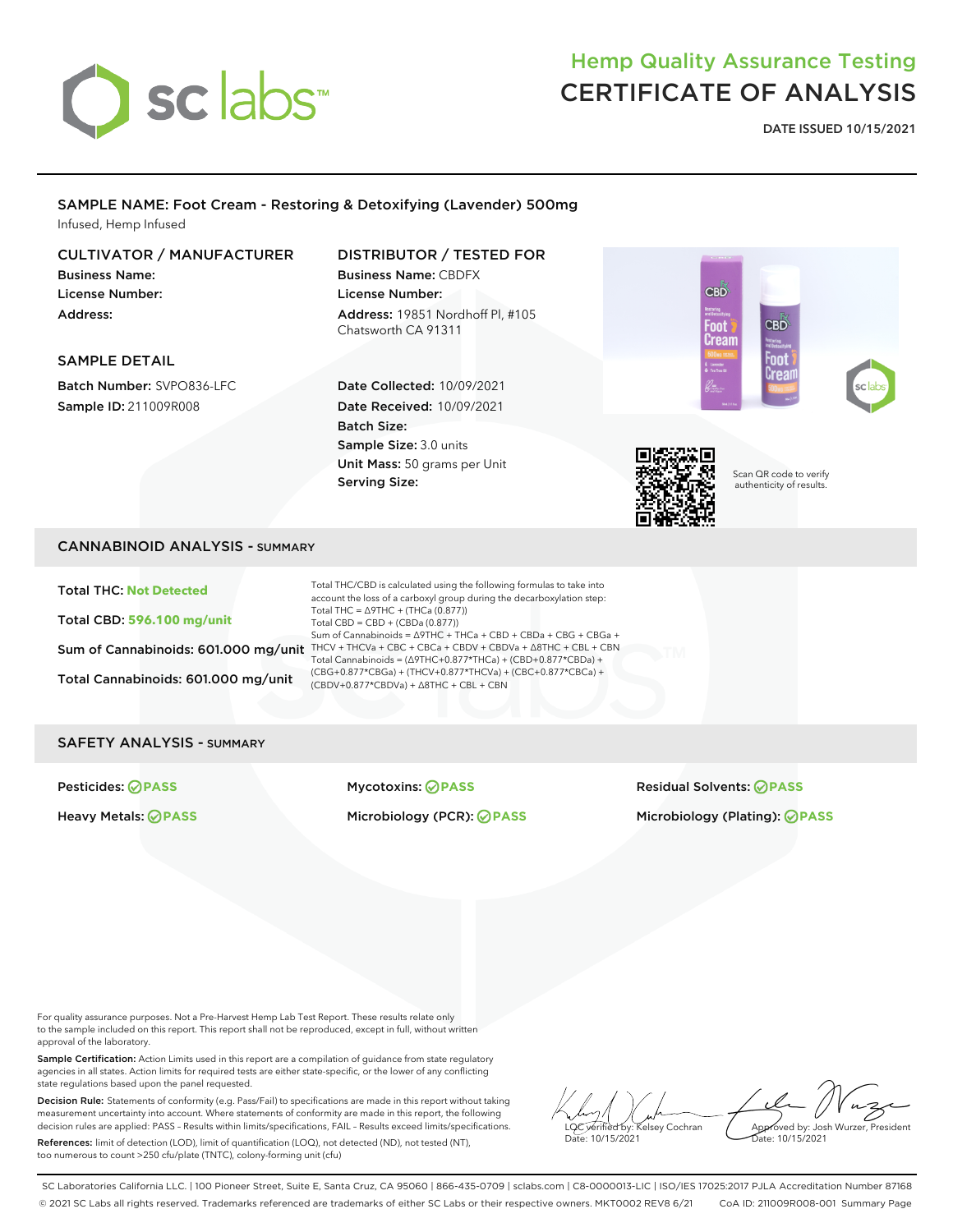# sclabs™

### Hemp Quality Assurance Testing CERTIFICATE OF ANALYSIS

**FOOT CREAM - RESTORING & DETOXIFYING (LAVENDER) 500MG | DATE ISSUED 10/15/2021**



Tested by high-performance liquid chromatography with diode-array detection (HPLC-DAD).

**Method:** QSP 1157 - Analysis of Cannabinoids by HPLC-DAD

TOTAL THC: **Not Detected**

Total THC (∆9THC+0.877\*THCa)

#### TOTAL CBD: **596.100 mg/unit**

Total CBD (CBD+0.877\*CBDa)

### TOTAL CANNABINOIDS: 601.000 mg/unit

Total Cannabinoids (Total THC) + (Total CBD) + (Total CBG) + (Total THCV) + (Total CBC) + (Total CBDV) + ∆8THC + CBL + CBN

### TOTAL CBG: 4.900 mg/unit

Total CBG (CBG+0.877\*CBGa)

### TOTAL THCV: ND

Total THCV (THCV+0.877\*THCVa)

### TOTAL CBC: ND

Total CBC (CBC+0.877\*CBCa)

### TOTAL CBDV: ND

Total CBDV (CBDV+0.877\*CBDVa)

### **CANNABINOID TEST RESULTS -** 10/10/2021

| <b>COMPOUND</b>            | LOD/LOQ<br>(mg/g) | <b>MEASUREMENT</b><br>mg/g | <b>RESULT</b><br>(mg/g) | <b>RESULT</b><br>(%) |
|----------------------------|-------------------|----------------------------|-------------------------|----------------------|
| <b>CBD</b>                 | 0.004 / 0.011     | ±0.5711                    | 11.922                  | 1.1922               |
| <b>CBG</b>                 | 0.002 / 0.006     | ±0.0061                    | 0.098                   | 0.0098               |
| Δ9THC                      | 0.002/0.014       | N/A                        | <b>ND</b>               | <b>ND</b>            |
| $\triangle$ 8THC           | 0.01 / 0.02       | N/A                        | <b>ND</b>               | <b>ND</b>            |
| <b>THCa</b>                | 0.001 / 0.005     | N/A                        | <b>ND</b>               | <b>ND</b>            |
| <b>THCV</b>                | 0.002/0.012       | N/A                        | <b>ND</b>               | <b>ND</b>            |
| <b>THCVa</b>               | 0.002 / 0.019     | N/A                        | <b>ND</b>               | <b>ND</b>            |
| <b>CBDa</b>                | 0.001 / 0.026     | N/A                        | <b>ND</b>               | <b>ND</b>            |
| <b>CBDV</b>                | 0.002 / 0.012     | N/A                        | <b>ND</b>               | <b>ND</b>            |
| <b>CBDVa</b>               | 0.001/0.018       | N/A                        | <b>ND</b>               | <b>ND</b>            |
| <b>CBGa</b>                | 0.002 / 0.007     | N/A                        | <b>ND</b>               | <b>ND</b>            |
| <b>CBL</b>                 | 0.003/0.010       | N/A                        | <b>ND</b>               | <b>ND</b>            |
| <b>CBN</b>                 | 0.001 / 0.007     | N/A                        | <b>ND</b>               | <b>ND</b>            |
| <b>CBC</b>                 | 0.003/0.010       | N/A                        | <b>ND</b>               | <b>ND</b>            |
| <b>CBCa</b>                | 0.001 / 0.015     | N/A                        | <b>ND</b>               | <b>ND</b>            |
| <b>SUM OF CANNABINOIDS</b> |                   |                            | 12.020 mg/g             | 1.202%               |

#### Unit Mass: 50 grams per Unit

| ∆9THC per Unit                     | <b>ND</b>       |
|------------------------------------|-----------------|
| <b>Total THC per Unit</b>          | <b>ND</b>       |
| <b>CBD</b> per Unit                | 596.100 mg/unit |
| <b>Total CBD per Unit</b>          | 596.100 mg/unit |
| Sum of Cannabinoids per Unit       | 601.000 mg/unit |
| <b>Total Cannabinoids per Unit</b> | 601.000 mg/unit |



SC Laboratories California LLC. | 100 Pioneer Street, Suite E, Santa Cruz, CA 95060 | 866-435-0709 | sclabs.com | C8-0000013-LIC | ISO/IES 17025:2017 PJLA Accreditation Number 87168 © 2021 SC Labs all rights reserved. Trademarks referenced are trademarks of either SC Labs or their respective owners. MKT0002 REV8 6/21 CoA ID: 211009R008-001 Page 2 of 5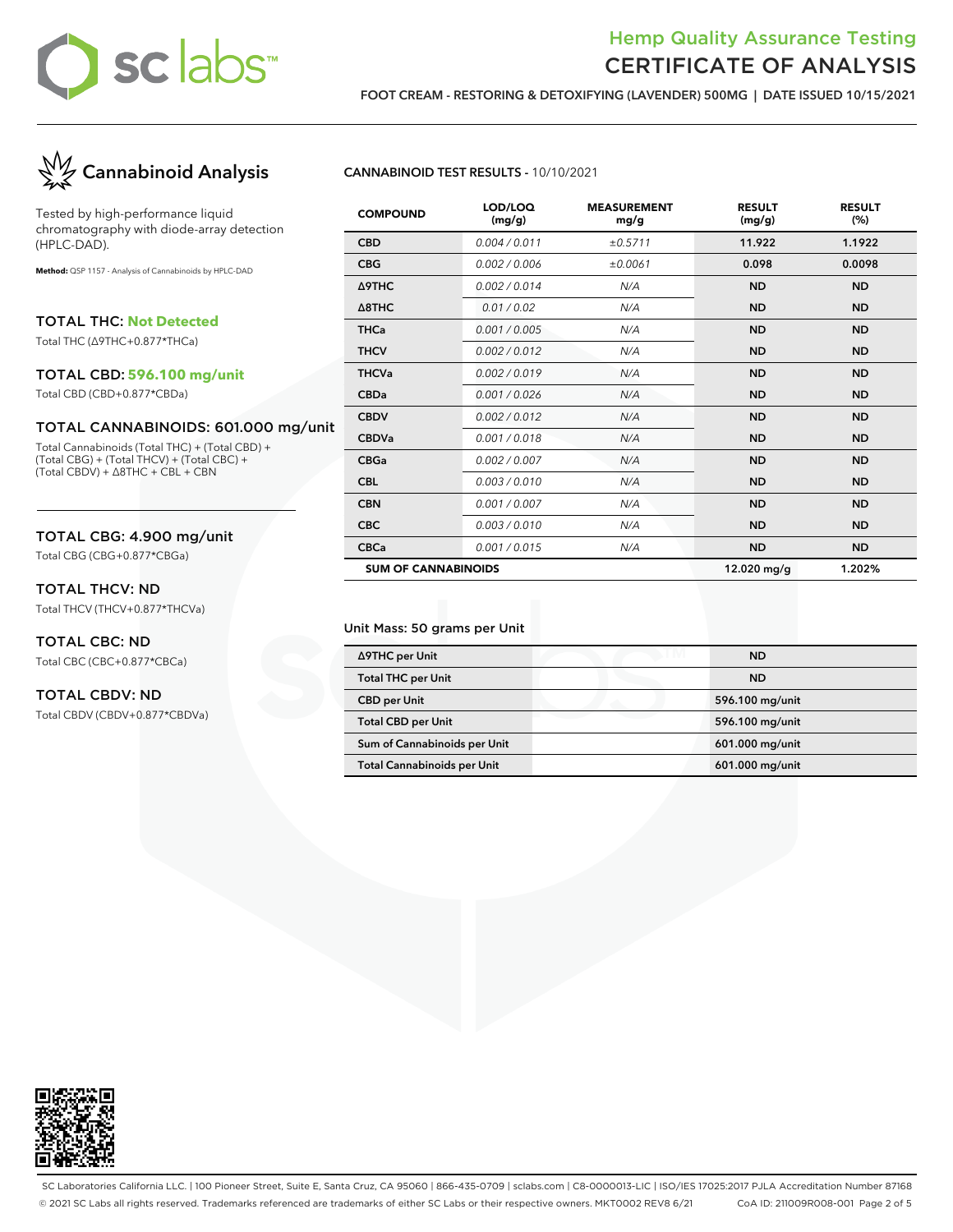# sclabs™

## Hemp Quality Assurance Testing CERTIFICATE OF ANALYSIS

**FOOT CREAM - RESTORING & DETOXIFYING (LAVENDER) 500MG | DATE ISSUED 10/15/2021**

# **Pesticide Analysis**

Pesticide and plant growth regulator analysis utilizing high-performance liquid chromatography-mass spectrometry (HPLC-MS) or gas chromatography-mass spectrometry (GC-MS).

\*GC-MS utilized where indicated.

**Method:** QSP 1212 - Analysis of Pesticides and Mycotoxins by LC-MS or QSP 1213 - Analysis of Pesticides by GC-MS

Exclusions<sup>1</sup> see last page

# **Mycotoxin Analysis**

Mycotoxin analysis utilizing high-performance liquid chromatography-mass spectrometry (HPLC-MS).

**Method:** QSP 1212 - Analysis of Pesticides and Mycotoxins by LC-MS

### **PESTICIDE TEST RESULTS - 10/14/2021 ⊘ PASS**

| <b>COMPOUND</b>   | LOD/LOQ<br>$(\mu g/g)$ | <b>ACTION LIMIT</b><br>$(\mu g/g)$ | <b>MEASUREMENT</b><br>µg/g | <b>RESULT</b><br>$(\mu g/g)$ | <b>RESULT</b> |
|-------------------|------------------------|------------------------------------|----------------------------|------------------------------|---------------|
| Abamectin         | 0.03/0.10              | 0.3                                | N/A                        | <b>ND</b>                    | <b>PASS</b>   |
| Azoxystrobin      | 0.01 / 0.04            | 40                                 | N/A                        | <b>ND</b>                    | <b>PASS</b>   |
| <b>Bifenazate</b> | 0.01 / 0.02            | 5                                  | N/A                        | <b>ND</b>                    | <b>PASS</b>   |
| <b>Bifenthrin</b> | 0.01 / 0.02            | 0.5                                | N/A                        | <b>ND</b>                    | <b>PASS</b>   |
| <b>Boscalid</b>   | 0.02 / 0.06            | 10                                 | N/A                        | <b>ND</b>                    | <b>PASS</b>   |
| Chlorpyrifos      | 0.02 / 0.06            | $\ge$ LOD                          | N/A                        | <b>ND</b>                    | <b>PASS</b>   |
| Cypermethrin      | 0.1 / 0.3              | $\mathbf{1}$                       | N/A                        | <b>ND</b>                    | <b>PASS</b>   |
| Etoxazole         | 0.010 / 0.028          | 1.5                                | N/A                        | <b>ND</b>                    | <b>PASS</b>   |
| Hexythiazox       | 0.01 / 0.04            | $\overline{2}$                     | N/A                        | <b>ND</b>                    | <b>PASS</b>   |
| Imidacloprid      | 0.01 / 0.04            | 3                                  | N/A                        | <b>ND</b>                    | <b>PASS</b>   |
| Malathion         | 0.02 / 0.05            | 5                                  | N/A                        | <b>ND</b>                    | <b>PASS</b>   |
| Myclobutanil      | 0.03/0.1               | 9                                  | N/A                        | <b>ND</b>                    | <b>PASS</b>   |
| Permethrin        | 0.03/0.09              | 20                                 | N/A                        | <b>ND</b>                    | <b>PASS</b>   |
| Piperonylbutoxide | 0.003 / 0.009          | 8                                  | N/A                        | <b>ND</b>                    | <b>PASS</b>   |
| Propiconazole     | 0.01 / 0.03            | 20                                 | N/A                        | <b>ND</b>                    | <b>PASS</b>   |
| Spiromesifen      | 0.02 / 0.05            | 12                                 | N/A                        | <b>ND</b>                    | <b>PASS</b>   |
| Tebuconazole      | 0.02 / 0.07            | $\overline{2}$                     | N/A                        | <b>ND</b>                    | <b>PASS</b>   |
| Trifloxystrobin   | 0.01 / 0.03            | 30                                 | N/A                        | <b>ND</b>                    | <b>PASS</b>   |

### **MYCOTOXIN TEST RESULTS -** 10/13/2021 **PASS**

| <b>COMPOUND</b>          | LOD/LOQ<br>(µg/kg) | <b>ACTION LIMIT</b><br>$(\mu g/kg)$ | <b>MEASUREMENT</b><br>µg/kg | <b>RESULT</b><br>$(\mu g/kg)$ | <b>RESULT</b> |
|--------------------------|--------------------|-------------------------------------|-----------------------------|-------------------------------|---------------|
| Aflatoxin B1             | 2.0/6.0            | 5                                   | N/A                         | <b>ND</b>                     | <b>PASS</b>   |
| Aflatoxin B <sub>2</sub> | 1.8/5.6            | 20                                  | N/A                         | <b>ND</b>                     | <b>PASS</b>   |
| <b>Aflatoxin G1</b>      | 1.0/3.1            | 20                                  | N/A                         | <b>ND</b>                     | <b>PASS</b>   |
| <b>Aflatoxin G2</b>      | 1.2/3.5            | 20                                  | N/A                         | <b>ND</b>                     | <b>PASS</b>   |
| <b>Total Aflatoxin</b>   |                    | 20                                  |                             | <b>ND</b>                     | <b>PASS</b>   |
| Ochratoxin A             | 6.3/19.2           | 5                                   | N/A                         | <b>ND</b>                     | <b>PASS</b>   |



SC Laboratories California LLC. | 100 Pioneer Street, Suite E, Santa Cruz, CA 95060 | 866-435-0709 | sclabs.com | C8-0000013-LIC | ISO/IES 17025:2017 PJLA Accreditation Number 87168 © 2021 SC Labs all rights reserved. Trademarks referenced are trademarks of either SC Labs or their respective owners. MKT0002 REV8 6/21 CoA ID: 211009R008-001 Page 3 of 5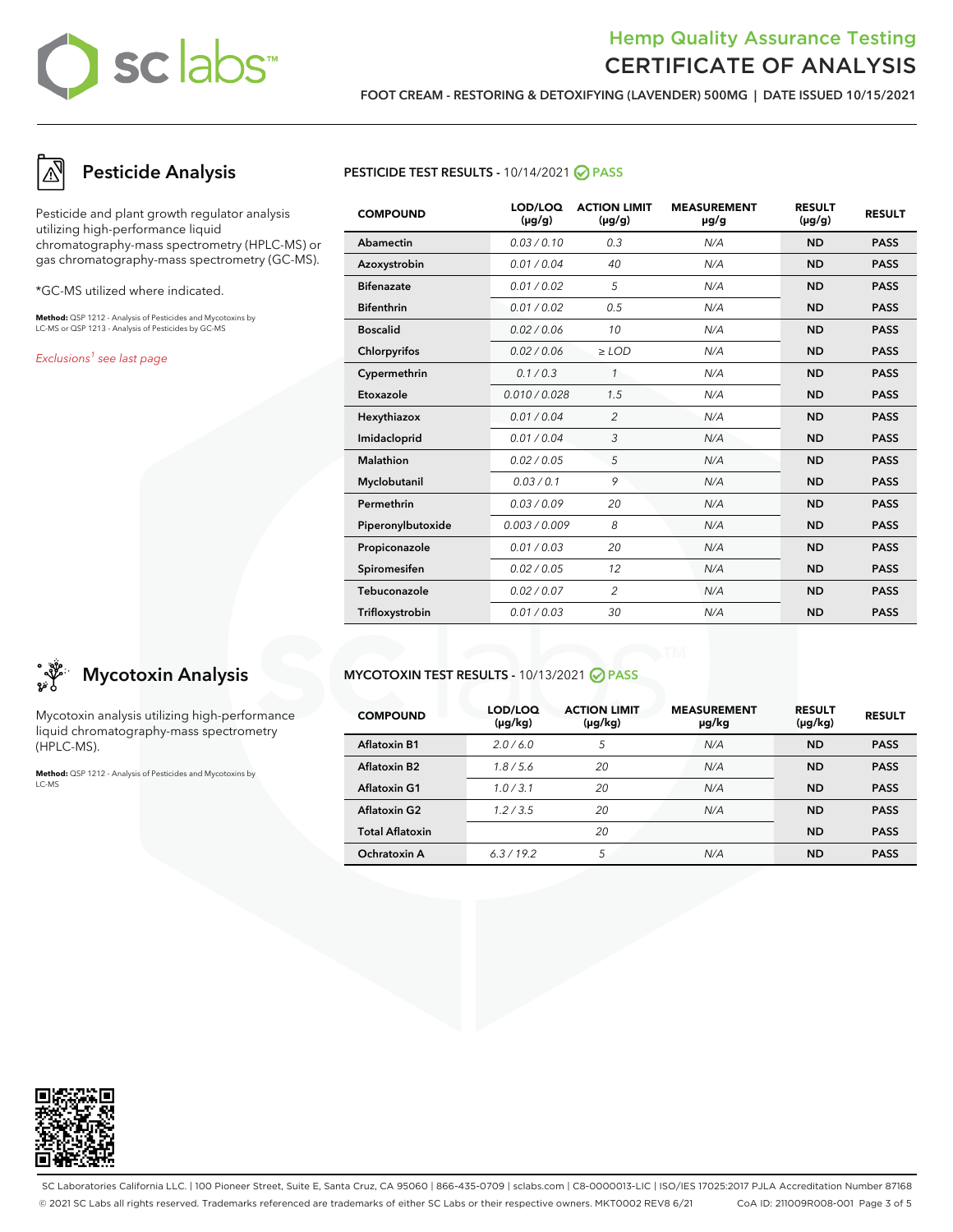# sclabs™

## Hemp Quality Assurance Testing CERTIFICATE OF ANALYSIS

**FOOT CREAM - RESTORING & DETOXIFYING (LAVENDER) 500MG | DATE ISSUED 10/15/2021**



Residual Solvent analysis utilizing gas chromatography-mass spectrometry (GC-MS).

**Method:** QSP 1204 - Analysis of Residual Solvents by GC-MS

Exclusions<sup>2</sup> see last page

**RESIDUAL SOLVENTS TEST RESULTS -** 10/14/2021 **PASS**

| <b>COMPOUND</b>          | LOD/LOQ<br>$(\mu g/g)$ | <b>ACTION LIMIT</b><br>$(\mu g/g)$ | <b>MEASUREMENT</b><br>µg/g | <b>RESULT</b><br>$(\mu g/g)$ | <b>RESULT</b> |
|--------------------------|------------------------|------------------------------------|----------------------------|------------------------------|---------------|
| Propane                  | 10/20                  | 5000                               | N/A                        | <b>ND</b>                    | <b>PASS</b>   |
| <b>Butane</b>            | 10/50                  | 5000                               | N/A                        | <b>ND</b>                    | <b>PASS</b>   |
| Pentane                  | 20/50                  | 5000                               | N/A                        | <b>ND</b>                    | <b>PASS</b>   |
| Hexane                   | 2/5                    | 290                                | N/A                        | <b>ND</b>                    | <b>PASS</b>   |
| Heptane                  | 20/60                  | 5000                               | N/A                        | <b>ND</b>                    | <b>PASS</b>   |
| <b>Benzene</b>           | 0.03/0.09              | $\mathbf{1}$                       | N/A                        | <b>ND</b>                    | <b>PASS</b>   |
| <b>Toluene</b>           | 7/21                   | 890                                | N/A                        | <b>ND</b>                    | <b>PASS</b>   |
| <b>Total Xylenes</b>     | 50/160                 | 2170                               | N/A                        | <b>ND</b>                    | <b>PASS</b>   |
| Methanol                 | 50/200                 | 3000                               | N/A                        | <b>ND</b>                    | <b>PASS</b>   |
| Ethanol                  | 20/50                  | 5000                               | N/A                        | $<$ LOQ                      | <b>PASS</b>   |
| <b>Isopropyl Alcohol</b> | 10/40                  | 5000                               | N/A                        | <b>ND</b>                    | <b>PASS</b>   |
| Acetone                  | 20/50                  | 5000                               | N/A                        | <b>ND</b>                    | <b>PASS</b>   |
| Ethyl ether              | 20/50                  | 5000                               | N/A                        | <b>ND</b>                    | <b>PASS</b>   |
| <b>Ethylene Oxide</b>    | 0.3/0.8                | 1                                  | N/A                        | <b>ND</b>                    | <b>PASS</b>   |
| Ethyl acetate            | 20/60                  | 5000                               | N/A                        | <b>ND</b>                    | <b>PASS</b>   |
| Chloroform               | 0.1 / 0.2              | 1                                  | N/A                        | <b>ND</b>                    | <b>PASS</b>   |
| Methylene chloride       | 0.3/0.9                | 1                                  | N/A                        | <b>ND</b>                    | <b>PASS</b>   |
| Trichloroethylene        | 0.1 / 0.3              | $\mathcal{I}$                      | N/A                        | <b>ND</b>                    | <b>PASS</b>   |
| 1,2-Dichloroethane       | 0.05 / 0.1             | 1                                  | N/A                        | <b>ND</b>                    | <b>PASS</b>   |
| Acetonitrile             | 2/7                    | 410                                | N/A                        | <b>ND</b>                    | <b>PASS</b>   |

### **HEAVY METALS TEST RESULTS -** 10/13/2021 **PASS**

| <b>COMPOUND</b> | LOD/LOQ<br>$(\mu g/g)$ | <b>ACTION LIMIT</b><br>$(\mu g/g)$ | <b>MEASUREMENT</b><br>µg/g | <b>RESULT</b><br>$(\mu g/g)$ | <b>RESULT</b> |
|-----------------|------------------------|------------------------------------|----------------------------|------------------------------|---------------|
| Arsenic         | 0.02/0.1               | 0.42                               | N/A                        | <b>ND</b>                    | <b>PASS</b>   |
| Cadmium         | 0.02/0.05              | 0.27                               | N/A                        | <b>ND</b>                    | <b>PASS</b>   |
| Lead            | 0.04/0.1               | 0.5                                | N/A                        | <b>ND</b>                    | <b>PASS</b>   |
| <b>Mercury</b>  | 0.002/0.01             | 0.4                                | N/A                        | <b>ND</b>                    | <b>PASS</b>   |



### **Heavy Metals Analysis**

Heavy metal analysis utilizing inductively coupled plasma-mass spectrometry (ICP-MS).

**Method:** QSP 1160 - Analysis of Heavy Metals by ICP-MS



SC Laboratories California LLC. | 100 Pioneer Street, Suite E, Santa Cruz, CA 95060 | 866-435-0709 | sclabs.com | C8-0000013-LIC | ISO/IES 17025:2017 PJLA Accreditation Number 87168 © 2021 SC Labs all rights reserved. Trademarks referenced are trademarks of either SC Labs or their respective owners. MKT0002 REV8 6/21 CoA ID: 211009R008-001 Page 4 of 5